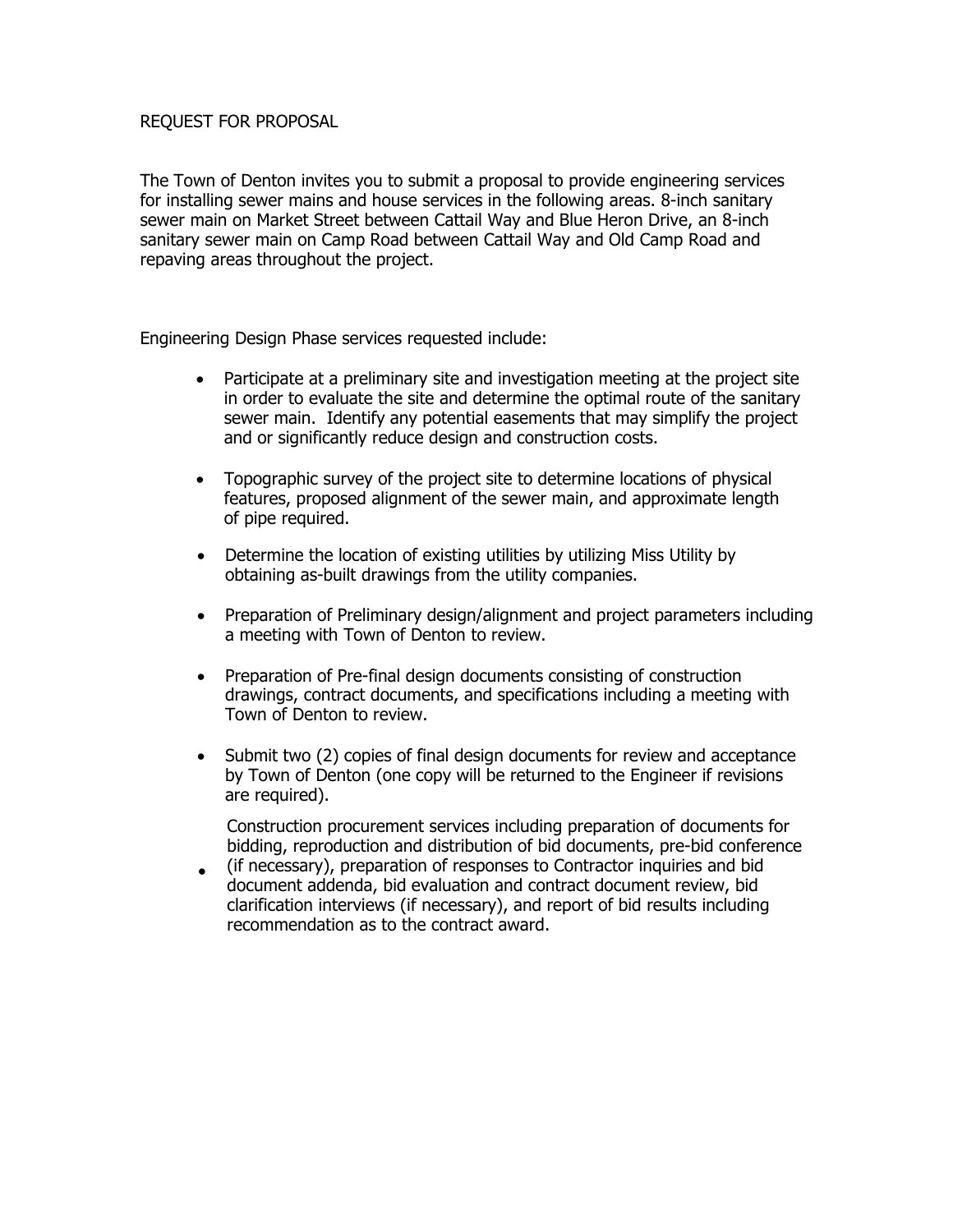• Furnish Town of Denton with four (4) sets of construction drawings bearing the seal and signature of a Registered Professional Engineer for use by Town of Denton during construction.

Construction Phase services requested include:

- Participate at a pre-construction meeting between the Contractor, any Subcontractors, the Engineer, and Town of Denton prior to start of construction.
- Provide contract administration services including review of submittals, Contractor's periodic estimates for partial payment, change order processing, and attending and conducting progress meetings.
- Prepare and submit two (2) hard copies and one (1) electronic AutoCAD (dwg) copy of record drawings (as-built).

## Inspection Services:

- Provide a part-time project representative, representing the Engineer and Town of Denton, at the site of the construction activities to monitor construction for conformance with the Contract Documents. The part-time project representative shall perform spot inspection services at the project site, with full-time inspection services provided at critical project junctures including connection of the sewer main to the existing system, installation of all water connections.
- Prepare and submit daily reports on the progress of the construction activities for the days on which construction inspection is provided.
- Arrange for and perform final project inspection.
- Town of Denton anticipates that this project requires part time inspection Payment for inspection services shall be made in accordance with the Engineer's hourly rate.